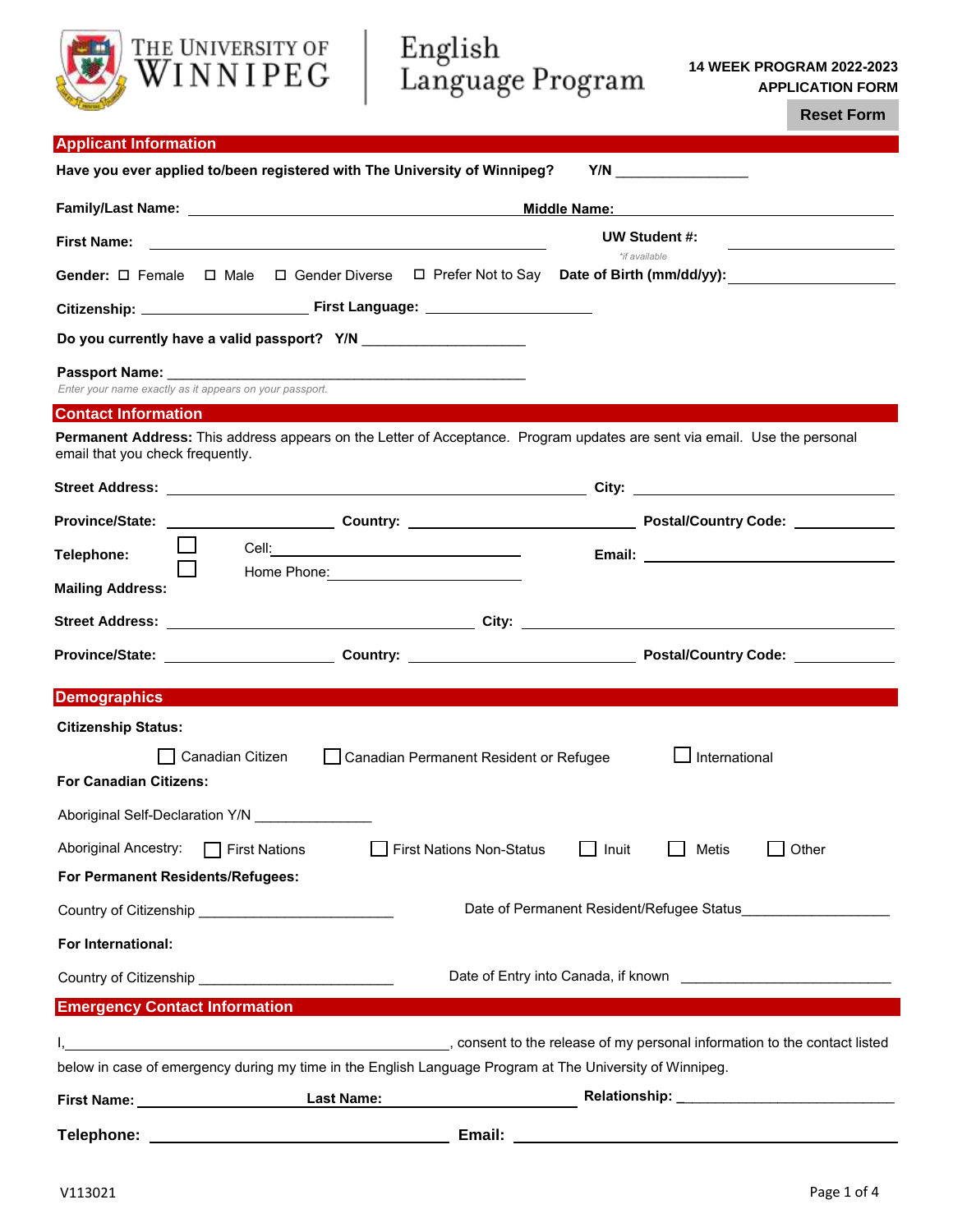| THE UNIVERSITY OF<br>WINNIPEG                                                                                                                                                                                                                                                                                                          | English                                                                   | Language Program                    | <b>14 WEEK PROGRAM 2022-2023</b><br><b>APPLICATION FORM</b> |
|----------------------------------------------------------------------------------------------------------------------------------------------------------------------------------------------------------------------------------------------------------------------------------------------------------------------------------------|---------------------------------------------------------------------------|-------------------------------------|-------------------------------------------------------------|
| <b>Program Selection</b>                                                                                                                                                                                                                                                                                                               |                                                                           |                                     |                                                             |
| Indicate which term/s you want to apply for:                                                                                                                                                                                                                                                                                           |                                                                           | <b>FOR OFFICE USE ONLY:</b>         |                                                             |
| <b>Fall 2022</b>                                                                                                                                                                                                                                                                                                                       | September 6 - December 16                                                 |                                     |                                                             |
| Winter 2023                                                                                                                                                                                                                                                                                                                            | January 9 - April 21                                                      |                                     | Documents: ___________________________________              |
| Spring 2023                                                                                                                                                                                                                                                                                                                            | May 8 - August 18                                                         |                                     |                                                             |
| <b>English Proficiency</b>                                                                                                                                                                                                                                                                                                             |                                                                           |                                     |                                                             |
| Have you taken an English proficiency test?                                                                                                                                                                                                                                                                                            | <b>D</b> YES                                                              | $\square$ NO                        |                                                             |
| If "YES", submit a copy of the test scores with this program application form and indicate the type of test, e.g. IELTS or TOEFL, and<br>your score:                                                                                                                                                                                   |                                                                           |                                     |                                                             |
|                                                                                                                                                                                                                                                                                                                                        |                                                                           |                                     |                                                             |
| Test Date (y/m/d): Notified that the contract of the contract of the contract of the contract of the contract of the contract of the contract of the contract of the contract of the contract of the contract of the contract                                                                                                          |                                                                           |                                     |                                                             |
| If you can provide proof of one of the following test scores, you may not be required to sit a placement test:<br>IELTS 5.5 overall on Academic Module                                                                                                                                                                                 | TOEFL iBT 61 with minimum scores of: Reading 15, Listening 15, Writing 14 |                                     |                                                             |
| <b>Additional Information</b>                                                                                                                                                                                                                                                                                                          |                                                                           |                                     |                                                             |
| What is your highest level of education?<br>Secondary / High School                                                                                                                                                                                                                                                                    | Post Secondary/University or College                                      |                                     |                                                             |
|                                                                                                                                                                                                                                                                                                                                        |                                                                           |                                     |                                                             |
| <b>High School:</b>                                                                                                                                                                                                                                                                                                                    |                                                                           |                                     |                                                             |
| Did you graduate? Y/N Graduation Year, if applicable Contract Control of the Control of Control of Control of Co                                                                                                                                                                                                                       |                                                                           |                                     |                                                             |
| Post-Secondary:                                                                                                                                                                                                                                                                                                                        |                                                                           |                                     |                                                             |
| Credential Earned?                                                                                                                                                                                                                                                                                                                     | Diploma<br>Degree<br>$\Box$<br>n.                                         | Not Applicable<br>П                 |                                                             |
|                                                                                                                                                                                                                                                                                                                                        |                                                                           |                                     |                                                             |
| <b>Educational Agent</b><br>Although you may choose to apply using the services of an educational agent, you are not required to use an agent and can apply<br>directly to the English Language Program. We will guide you through the application process. Visit https://www.uwinnipeg.ca/elp/<br>apply.html<br>Do you have an agent? | $\Box$ YES<br>$\square$ NO                                                |                                     |                                                             |
|                                                                                                                                                                                                                                                                                                                                        |                                                                           |                                     |                                                             |
|                                                                                                                                                                                                                                                                                                                                        |                                                                           |                                     |                                                             |
| Please indicate which information can be shared with your Agent:<br>V113021                                                                                                                                                                                                                                                            |                                                                           | $\Box$ Academic<br>$\Box$ Admission | $\Box$ Financial<br>$\Box$ All<br>Page 2 of 4               |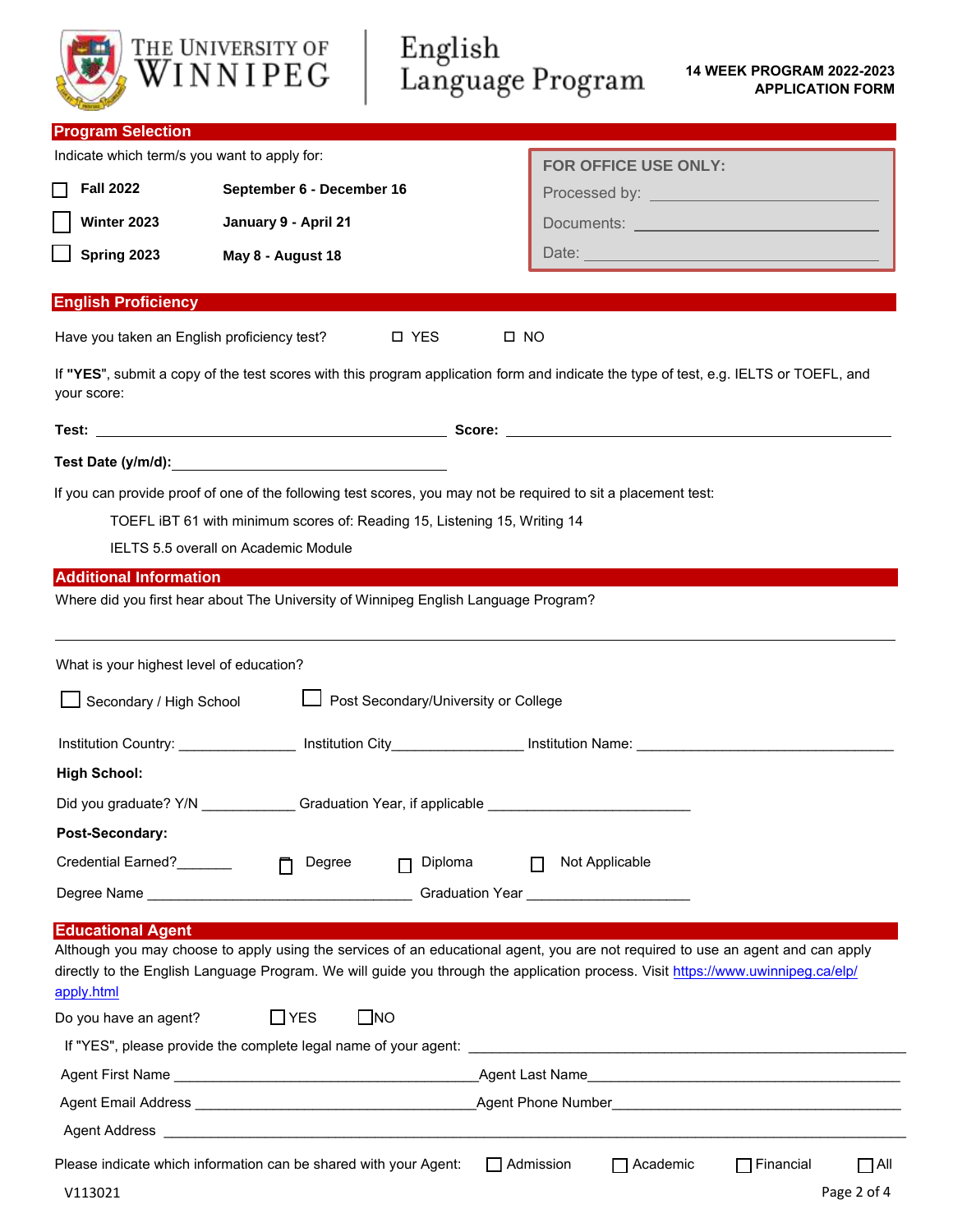

| <b>Program Application Fee</b> | \$120<br>The application fee is due when you submit the program application form. Your application will not be<br>processed until payment has been received. This fee is required for first-time applicants only.                                                                                                                                                            |          |  |
|--------------------------------|------------------------------------------------------------------------------------------------------------------------------------------------------------------------------------------------------------------------------------------------------------------------------------------------------------------------------------------------------------------------------|----------|--|
| <b>Tuition &amp; Deposit</b>   | \$4,400<br>A tuition deposit of \$750 is due with the program application. Your application will not be processed until<br>payment has been received. The final remaining tuition fee payment is due three weeks before the program<br>start date. A \$100 late payment fee will apply after the payment deadline. Students may be required to<br>purchase course textbooks. |          |  |
| <b>Health Insurance Fee</b>    | Fall 2022: September 4 - December 18, 2022                                                                                                                                                                                                                                                                                                                                   | \$190.80 |  |
| & Coverage Dates               | Winter 2023: January 7 - April 23, 2023                                                                                                                                                                                                                                                                                                                                      | \$192.60 |  |
|                                | Spring 2023: May 6 - August 20, 2023                                                                                                                                                                                                                                                                                                                                         | \$192.60 |  |

\$1.80 per day for standard 107 days coverage per term. Health coverage is required for all international students and a student insurance plan is provided with Guard.me. You must purchase health insurance through The University of Winnipeg. Health insurance must be paid with all other program fees, three weeks before program start date. If you are in Canada outside of the ELP health insurance coverage dates, you are responsible for your own health insurance coverage purchase. For your convenience, you can go to Guard.me website at <https://www.guard.me> to purchase additional health insurance coverage.

# **Payment Details**

All fees must be paid to The University of Winnipeg in Canadian funds. Enclosed payments with application:

**Application fee \$120** *\*required for first time applicants only*

### **Tuition \$4,400**

- **Deposit \$750** *\*required with application*
- *or* **In-full** \**advance payment optional*
- **Health Insurance fee** \**advance payment optional*
	- **\$190.80 (Fall 2022)**
	- **\$192.60 (Winter 2023)**
	- **\$192.60 (Spring 2023)**

| <b>FOR OFFICE USE ONLY:</b> |  |
|-----------------------------|--|
| Receipt #:                  |  |

Receipt #:

Receipt #:

| Please indicate the amount you |  |
|--------------------------------|--|
| want to pay: $$$               |  |

### **Payment Details Cont'd**

## **Indicate payment type:**

# **Credit Card**

Card type: □ VISA □ MasterCard

Card Number:

Expiry date:

Cardholder's name:

**Cheque/Money Order** *\*accepted from Canadian banks only* 

**Debit/Cash** *\*in-person only*

### **International Payments via Flywire**

- You require a student number to pay via Flywire. Visit <https://www.flywire.com/> to learn more information.
- Submit this application form without the required fees and request a student number.
- Use the student number we provide to make your payment at
- [https://www.flywire.com/pay/uwinnipeg.](https://www.flywire.com/pay/uwinnipeg) Submit a copy of your Flywire transfer receipt to the ELP Registration Office.